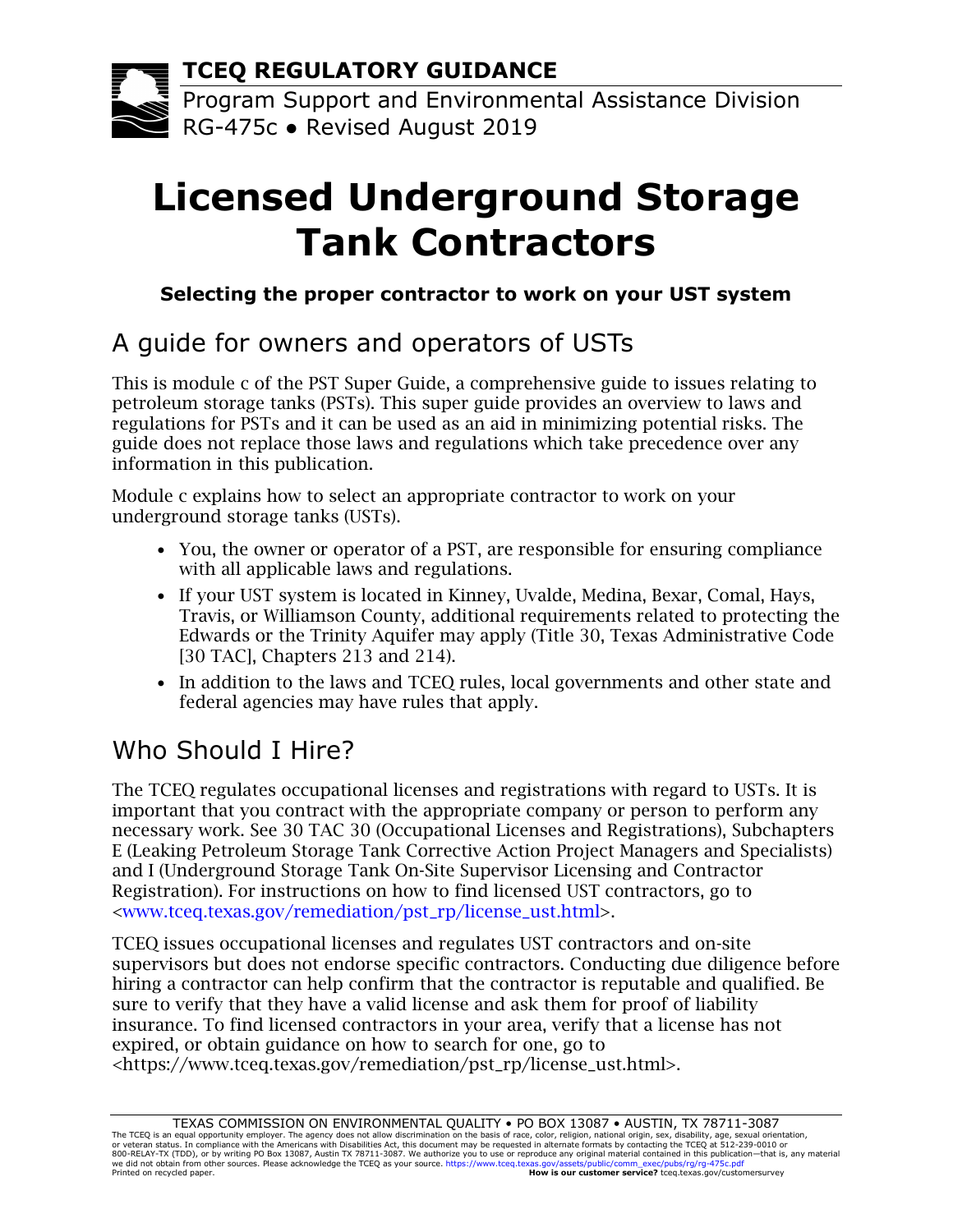After verifying that a contractor's license is valid, you may also consider requesting references about experience or sites where they worked.

#### Why do I need a Licensed Contractor?

Licensing and registration requirements exist because working on a UST system requires detailed technical knowledge. Be sure to check the expiration date on the contractor's license and ask for proof of liability insurance before allowing work to begin on your UST system. This guide should help you to determine when to use a licensed person to perform work on your UST system. Additionally, Table 1 summarizes which licensees can perform various tasks related to a UST system.

### Definitions

Underground storage tank contractor. A person (business or individual) who installs, repairs, or removes a UST (or offers to, or self-represents as able to do so) and meets registration requirements.

On-site supervisor. An individual who supervises the installation, repair, or removal of a UST and who meets licensing requirements. There are three levels of licensing, each with its own responsibilities.

Critical juncture. A UST installation, repair, or removal activity that includes any of the following steps:

- preparing the tank bedding immediately before receiving a tank;
- setting a tank and its piping, including placement of anchoring devices, backfilling to the level of the tank, and strapping;
- connecting piping systems to a tank;
- pressure testing a UST and its associated piping during installation;
- completing backfill and filling the excavation;
- any repair involving connection (or reconnection) of a piping system to a tank;
- any time during repair when the tank or its associated piping is tested; or
- any time during the removal of the UST.

Corrosion specialist. An individual who has knowledge of the physical sciences and the principles of engineering and mathematics acquired by a professional degree and related experience, and is either:

- certified as a corrosion specialist or a cathodic protection specialist by the National Association of Corrosion Engineers (NACE) International; or
- licensed as a professional engineer in Texas in a branch of engineering that includes education and experience in corrosion control of metal tanks and piping.

Corrosion technician. A person who is qualified by training and experience and who is certified as a corrosion technician, corrosion technologist, or senior corrosion technologist by NACE International; employed under the direct supervision of a corrosion specialist; or certified as a cathodic protection tester by NACE International or by the Steel Tank Institute.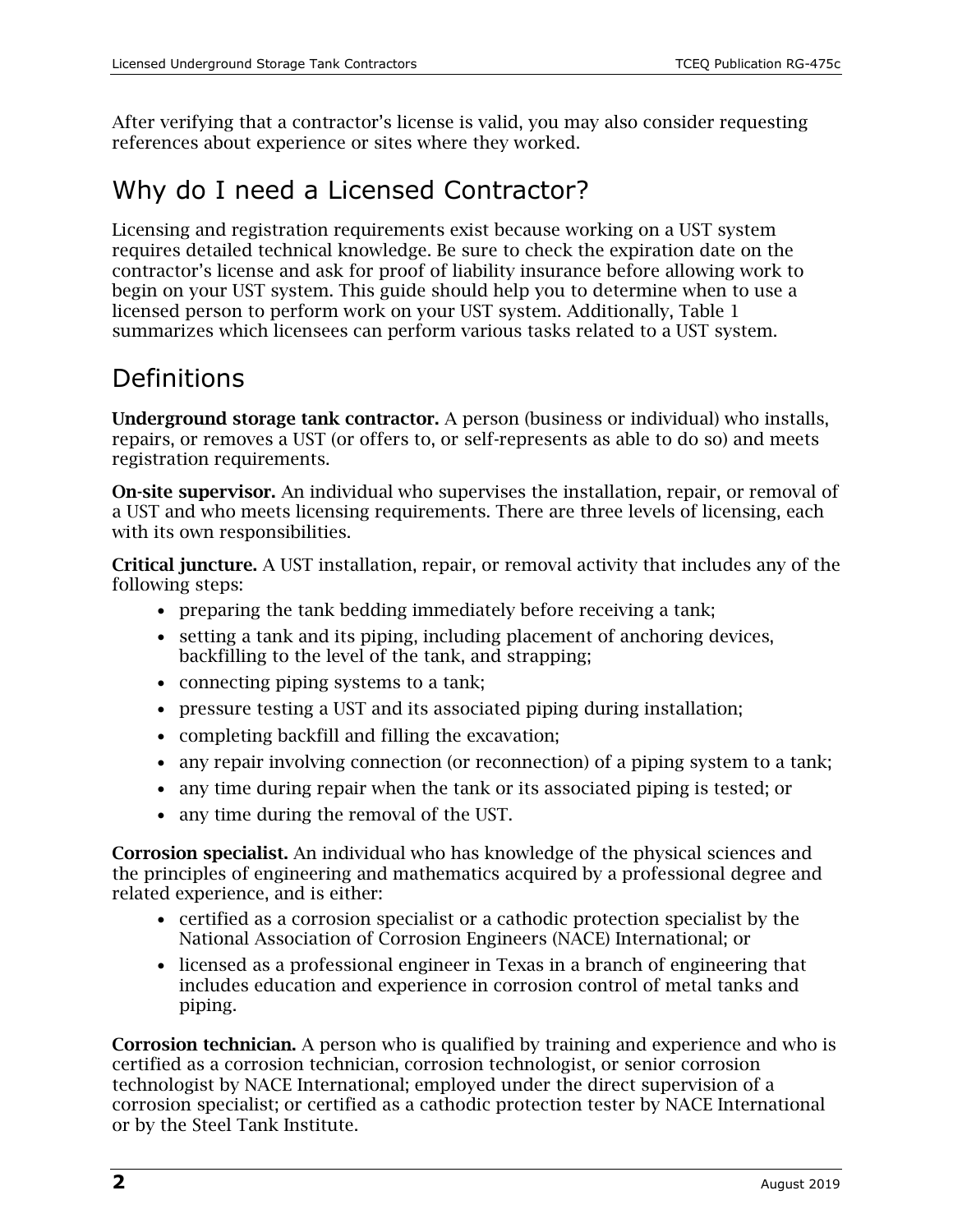Corrective action. Any assessment, monitoring, and remedial activities undertaken to investigate the extent of, and to remediate, contamination.

LPST Corrective Action Specialist (CAS). A person who has at least two years of experience and is registered with TCEQ to perform regulated corrective actions at leaking petroleum storage tank (LPST) sites.

LPST Corrective Action Project Manager (CAPM). A person who is licensed with the TCEQ to perform or supervise regulated corrective actions at LPST sites.

### Contractors for Leaking Petroleum Storage Tanks

Once you confirm a UST leak at your facility, you must hire a registered LPST contractor to perform regulated corrective actions on the USTs. A corrective action specialist must be registered with TCEQ in order to perform corrective actions at an LPST site, and must maintain at least \$1 million of liability insurance. To oversee the work done by a CAS, a CAPM is required to be on the LPST site while work is conducted. For more information on release reporting and locating a CAPM and/or CAS, reference *Suspected and Confirmed Releases from Petroleum Storage Tanks* (TCEQ publication RG-475h).

For instructions on how to find contractors to clean up LPSTs, go to [<www.tceq.texas.gov/remediation/pst\\_rp/license.html>](https://www.tceq.texas.gov/remediation/pst_rp/license.html). Also see Table 1, which summarizes which licensees can perform various tasks related to a UST system.

| <b>UST Contractor</b><br><b>License</b>                 | On-Site<br><b>Supervisor</b><br><b>Class A</b> | On-Site<br><b>Supervisor</b><br><b>Class B</b> | On-Site<br><b>Supervisor</b><br><b>Class A/B</b><br><b>Combination</b> | <b>Corrosion</b><br><b>Specialist</b> | <b>Corrosion</b><br><b>Technician</b> |
|---------------------------------------------------------|------------------------------------------------|------------------------------------------------|------------------------------------------------------------------------|---------------------------------------|---------------------------------------|
| <b>UST Installation</b>                                 | X                                              |                                                | X                                                                      |                                       |                                       |
| Repair (upgrades and<br>replacements)                   | X                                              |                                                | X                                                                      |                                       |                                       |
| Removal                                                 |                                                | X                                              | X                                                                      |                                       |                                       |
| Design of corrosion<br>protection system                |                                                |                                                |                                                                        | X                                     |                                       |
| Corrosion testing                                       |                                                |                                                |                                                                        | X                                     | X                                     |
| Pressure testing<br>(during installation and<br>repair) | X                                              |                                                | X                                                                      |                                       |                                       |
| Secondary<br>containment                                | X                                              |                                                | X                                                                      |                                       |                                       |
| Installation or<br>replacement of vent<br>lines         | X                                              |                                                | X                                                                      |                                       |                                       |
| Installation or<br>replacement of<br>submersible pumps  | X                                              |                                                | X                                                                      |                                       |                                       |

|  |  | <b>Table 1.</b> UST license levels and the work each license holder can perform. |  |
|--|--|----------------------------------------------------------------------------------|--|
|  |  |                                                                                  |  |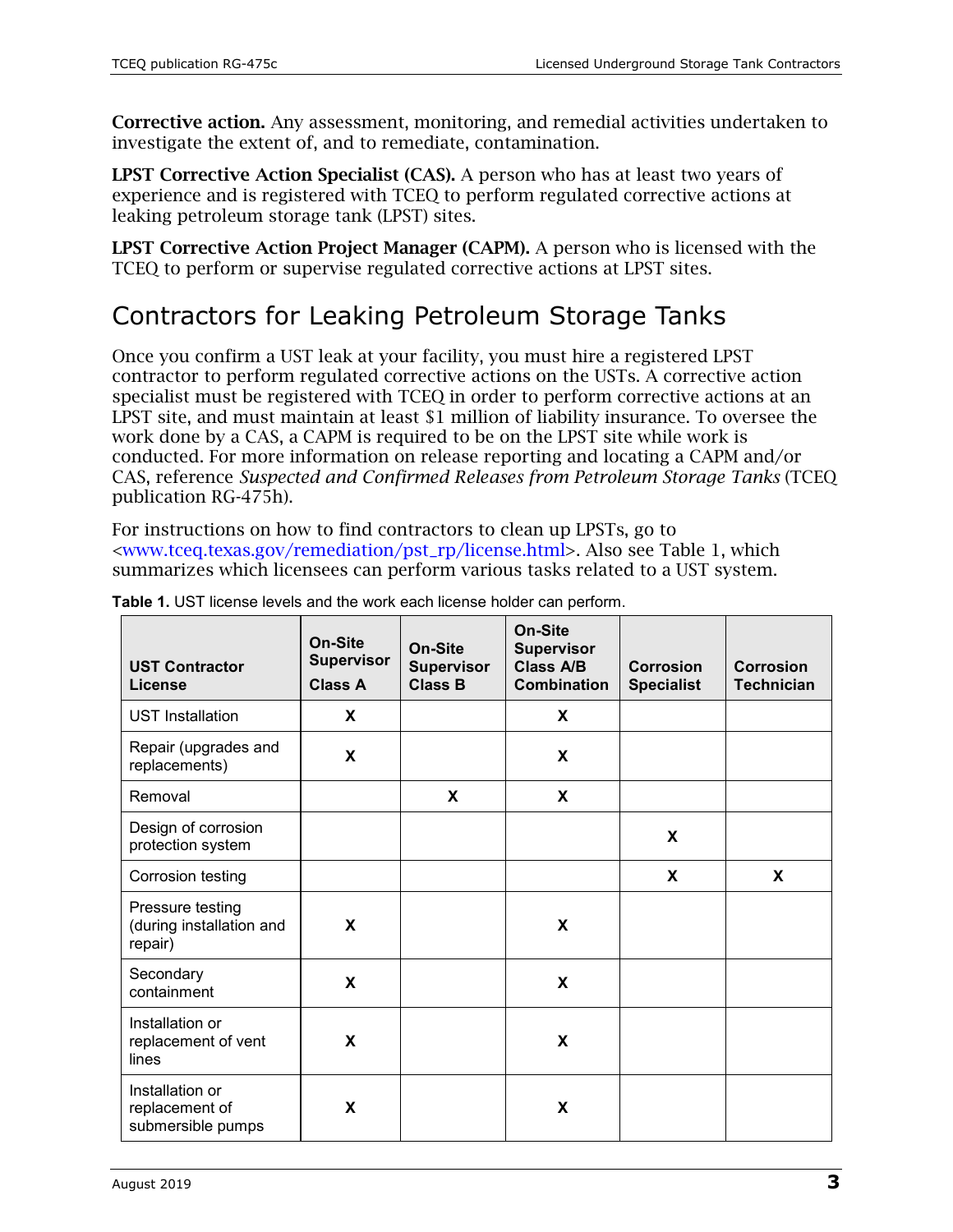| <b>UST Contractor</b><br><b>License</b>                                       | On-Site<br><b>Supervisor</b><br>Class A | On-Site<br><b>Supervisor</b><br><b>Class B</b> | On-Site<br><b>Supervisor</b><br>Class A/B<br><b>Combination</b> | <b>Corrosion</b><br><b>Specialist</b> | Corrosion<br>Technician |
|-------------------------------------------------------------------------------|-----------------------------------------|------------------------------------------------|-----------------------------------------------------------------|---------------------------------------|-------------------------|
| Installation of<br>equipment to test<br>tightness of tank or<br>piping        | X                                       |                                                | X                                                               |                                       |                         |
| Installation of<br>permanent release<br>detection and<br>monitoring equipment | X                                       |                                                | X                                                               |                                       |                         |
| Addition or<br>replacement of spill or<br>overfill equipment                  | X                                       |                                                | X                                                               |                                       |                         |
| Installation of stage I<br>equipment                                          | X                                       |                                                | X                                                               |                                       |                         |

A registered UST contractor is required to maintain \$1 million liability insurance.

A UST contractor must have a supervisor on-site at all times during critical junctures of installation, repair, or removal, as defined in 30 TAC 30.307.

A UST contractor must prominently display his or her registration number on all bids, proposals, offers, and installation drawings.

#### Exemptions from Licensing

The following activities do not require a license:

- the initial abatement of a release or emergency actions to stop leaks or ruptures;
- an individual who assists with the installation, repair, or removal of a UST system under the direct, on-site supervision of a licensed on-site supervisor;
- work on a system that is not regulated, exempt, completely excluded, or partially excluded under 30 TAC 334;
- changing dispenser filters; or
- replacing nozzles, hoses, or breakaways.

#### Where do I find more information?

Requirements for occupational licenses and registrations for LPST corrective action project managers and specialists are located in 30 TAC 30, Subchapter E available at

[<texreg.sos.state.tx.us/public/readtac\\$ext.ViewTAC?tac\\_view=5&ti=30&pt=1&ch=30](https://texreg.sos.state.tx.us/public/readtac$ext.ViewTAC?tac_view=5&ti=30&pt=1&ch=30&sch=E&rl=Y) [&sch=E&rl=Y>](https://texreg.sos.state.tx.us/public/readtac$ext.ViewTAC?tac_view=5&ti=30&pt=1&ch=30&sch=E&rl=Y).

UST on-site supervisor licensing and contractor registration requirements are located in 30 TAC 30, Subchapter I available at

[<texreg.sos.state.tx.us/public/readtac\\$ext.ViewTAC?tac\\_view=5&ti=30&pt=1&ch=30](https://texreg.sos.state.tx.us/public/readtac$ext.ViewTAC?tac_view=5&ti=30&pt=1&ch=30&sch=I&rl=Y) [&sch=I&rl=Y>](https://texreg.sos.state.tx.us/public/readtac$ext.ViewTAC?tac_view=5&ti=30&pt=1&ch=30&sch=I&rl=Y).